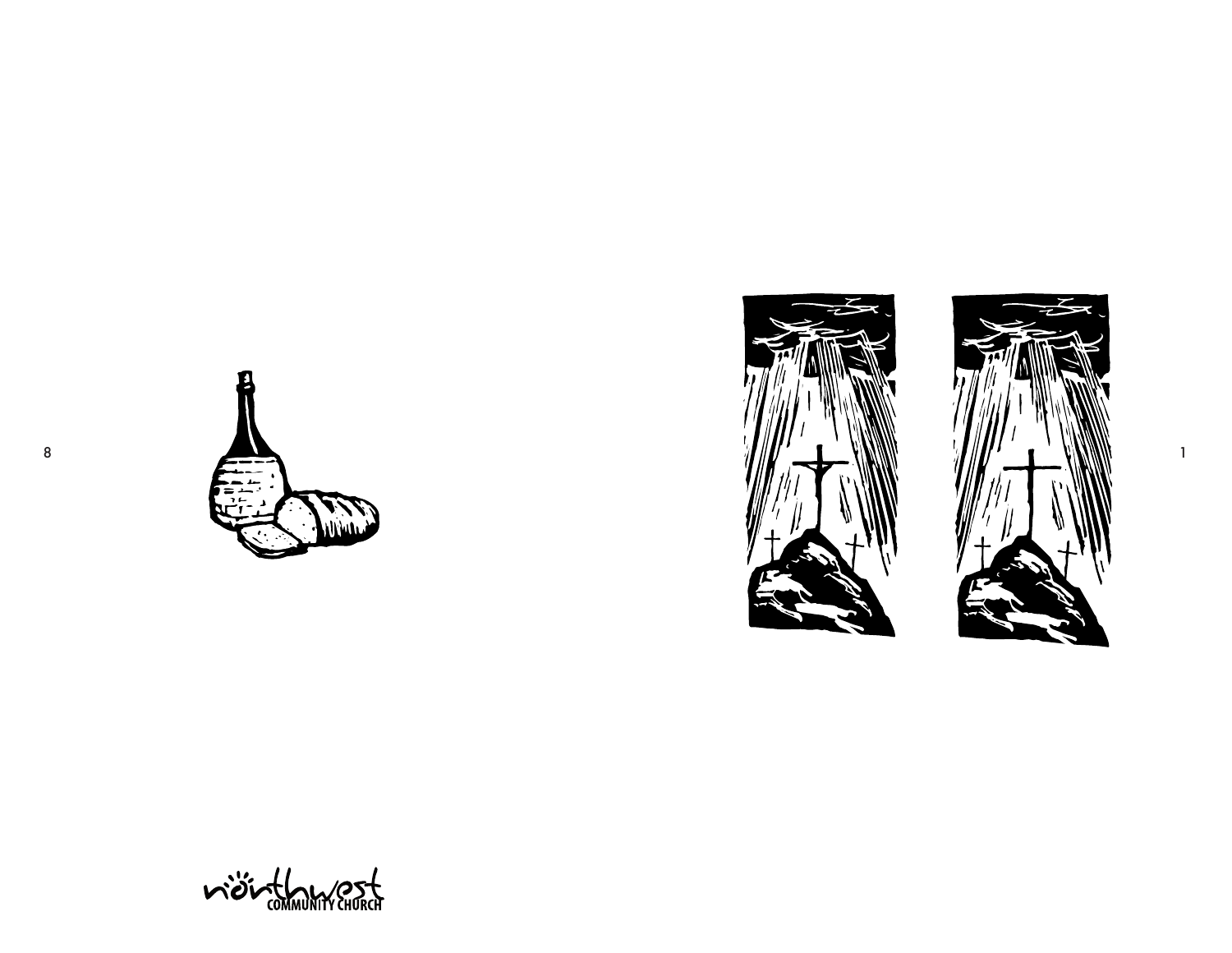#### **Palm Sunday**

# **What's the big deal about Palm Sunday? Jesus was riding a donkey as he entered the city, why did it matter?**

To answer these questions we need to think about what life was like in first century Palestine. Life was pretty tough in that time and place. Rome was a brutal oppressor and used horses to show how powerful their government was. Horses were a symbol of success in war, especially when the King, or Emperor was riding it and Rome used them to increase fear in the people.

Jewish people knew their story and they were waiting for a different kind of king. They knew that this new king, their Messiah, would enter Jerusalem riding a donkey, which was a symbol of peace.The crowd went wild when they saw Jesus and shouted "Hosanna", which means, "Help", or "Save us".They threw their coats and palm branches on the road in front of him to show their support and welcome and to show honour. The general population of the time didn't own very much, but what they did have, they used to show their excitement. It was the equivalent of a red carpet and many were filled with anticipation of what would happen next.

Scripture • **Zechariah 9: 9-10** (The Message) *A Humble King Riding a Donkey "Shout and cheer, Daughter Zion! Raise your voice, Daughter Jerusalem! Your king is coming! a good king who makes all things right, a humble king riding a donkey, a mere colt of a donkey. I've had it with war—no more chariots in Ephraim, no more war horses in Jerusalem, no more swords and spears, bows and arrows. He will offer peace to the nations, a peaceful rule worldwide, from the four winds to the seven seas.*

# **Easter Sunday What's new?**

what's new

Jesus was resurrected from the dead and the world was made different. There was something new under the sun. The world was infused with wonder and hope. Now freedom and life, not slavery and death, had the last word.

Today we stand with Mary Magdalene at the empty tomb. So often in grief, we are confused. Mary arrives and is surprised by what she finds. She thinks the body has been removed and she asks a man who she thinks is the gardener where Jesus' body is (don't you find that interesting since God's original creation was a Garden?).With one word, she recognizes Him; He says her name.

Immediately she is overcome with elation and instructed to go find others and tell them He's alive.

Like Mary, He is calling our name. Let's go and tell others all we have seen and heard. Let's share with them this New Life.

Scripture • **John 20 11-18** (The Message)

2 **Scripture •** Zechariah 9: 9-10 (The Message) **A** But Mary stood outside the tomb weeping. As she wept, she knelt white, one at the head, the other at the foot of where Jesus' body had been laid. They said to her, "Woman, why do you weep?"

> "They took my Master," she said, "and I don't know where they put him." After she said this, she turned away and saw Jesus standing there. But she didn't recognize him.

Jesus spoke to her, "Woman, why do you weep? Who are you looking for?"

She, thinking that he was the gardener, said, "Sir, if you took him, tell me where you put him so I can care for him."

Jesus said, "Mary."

Turning to face him, she said in Hebrew, "Rabboni!" meaning "Teacher!"

Jesus said, "Don't cling to me, for I have not yet ascended to the Father. Go to my brothers and tell them, 'I ascend to my Father and your Father, my God and your God.'"

Mary Magdalene went, telling the news to the disciples: "I saw the Master!" And she told them everything he said to her.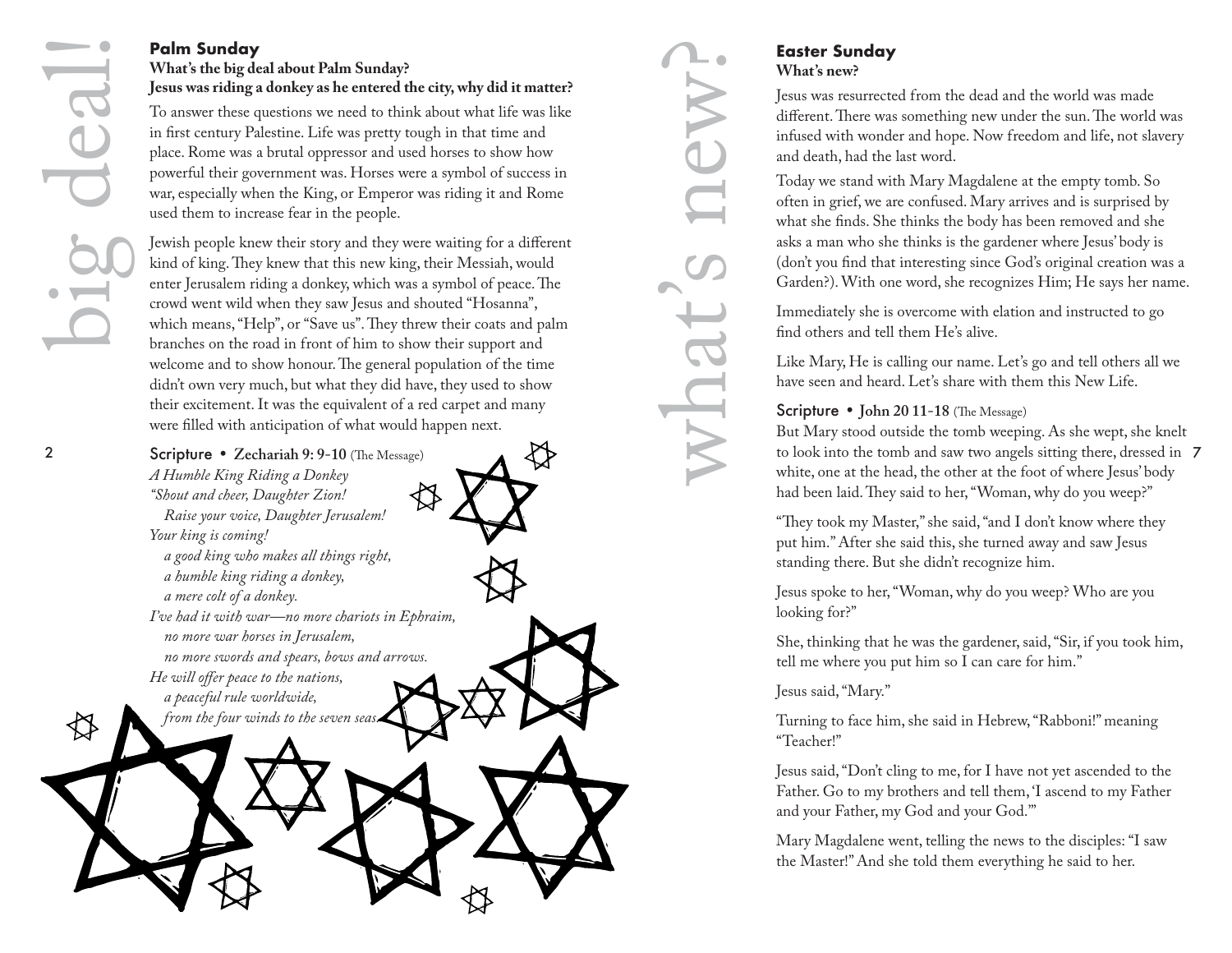#### **Saturday What would you give up?**

There is a story about a young boy whose sister had a rare disease and needed a blood transfusion to live. Since they shared the same blood type, the boy decided he would give his blood to his sister. As he watched the blood flow out of his arm, he finally asked the doctor, "When do I die?"

The young boy thought he had to give all his blood for his sister to live and was willing to make that sacrifice out of love for his sister.

That is not a true story, but what Jesus did for us is true.

When I'm tired or grumpy, I have trouble sharing my home or my lunch, and yet Jesus gave me everything so that I might live.

# Scripture • **Philippians 2: 5-8** (The Message)

6 3 *was an incredibly humbling process. He didn't claim special privileges. Think of yourselves the way Christ Jesus thought of himself. He had equal status with God but didn't think so much of himself that he had to cling to the advantages of that status no matter what. Not at all. When the time came, he set aside the privileges of deity and took on the status of a slave, became human! Having become human, he stayed human. It Instead, he lived a selfless, obedient life and then died a selfless, obedient death—and the worst kind of death at that—a crucifixion.*

# where?

# **Monday What kind of stories does your family share with you? Where are you from? What happened to get to where you are?**

It's important to ask questions so that, as we listen to the answers, we understand our history and make the story our own. In ancient times, the Jewish people knew their story. It was a story of delivery from being slaves in Egypt and brought to a new life in a new place.They told this story to one another and their families every year in a special festival called the Passover, so that they would remember that God is not some distant power, but He is interested in His creation and loves His people.

In the week before Jesus died, Jewish people everywhere were making the trip to Jerusalem to celebrate the eight day Passover with friends and family. The city was crowded and busy. Aunts and uncles, cousins and distant relatives were coming to visit so that they could remember their shared story and history with one another and hope for this coming King and deliverance from their current oppression.

## Scripture • **Exodus 3: 7-8** (The Message)

*God said, "I've taken a good, long look at the affliction of my people in Egypt. I've heard their cries for deliverance from their slave masters; I know all about their pain. And now I have come down to help them, pry them loose from the grip of Egypt, get them out of that country and bring them to a good land with wide-open spaces, a land lush with milk and honey."*